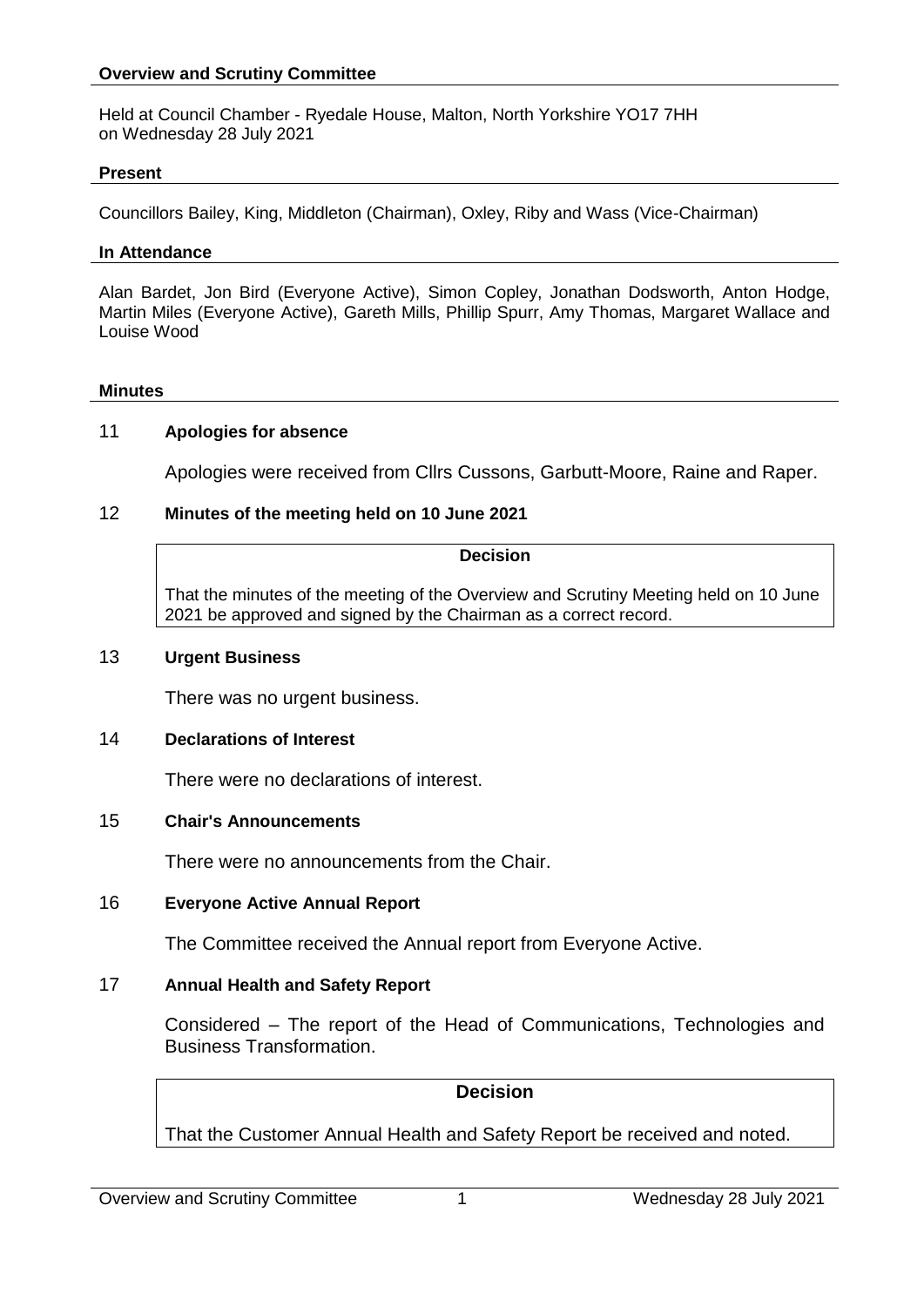Voting Record Unanimous

# 18 **Draft Annual Governance Statement**

Considered – The report of the Chief Finance Officer

# **Decision**

That the Draft Annual Governance Statement be received and noted.

Voting Record Unanimous

## 19 **External Audit-Update**

The Committee received the External Audit Update.

## 20 **Internal Audit and Counter Fraud Annual Report 2020-21**

Considered – The Report of the Chief Financial Officer

# **Decision**

That the Internal Audit and Counter Fraud Annual Report 2020-21 be received and noted.

Voting Record Unanimous

# 21 **Internal Audit Work Programme 2021-22**

Considered – The Report of the Chief Finance Officer

**Decision**

That the Internal Audit Work Programme 2021-22 be received and noted.

Voting Record Unanimous

# 22 **Treasury Management Annual Report 2020/21**

Considered – The Report of the Chief Finance Officer

**Decision**

That the Treasury Management Annual Report 2020 be received and noted.